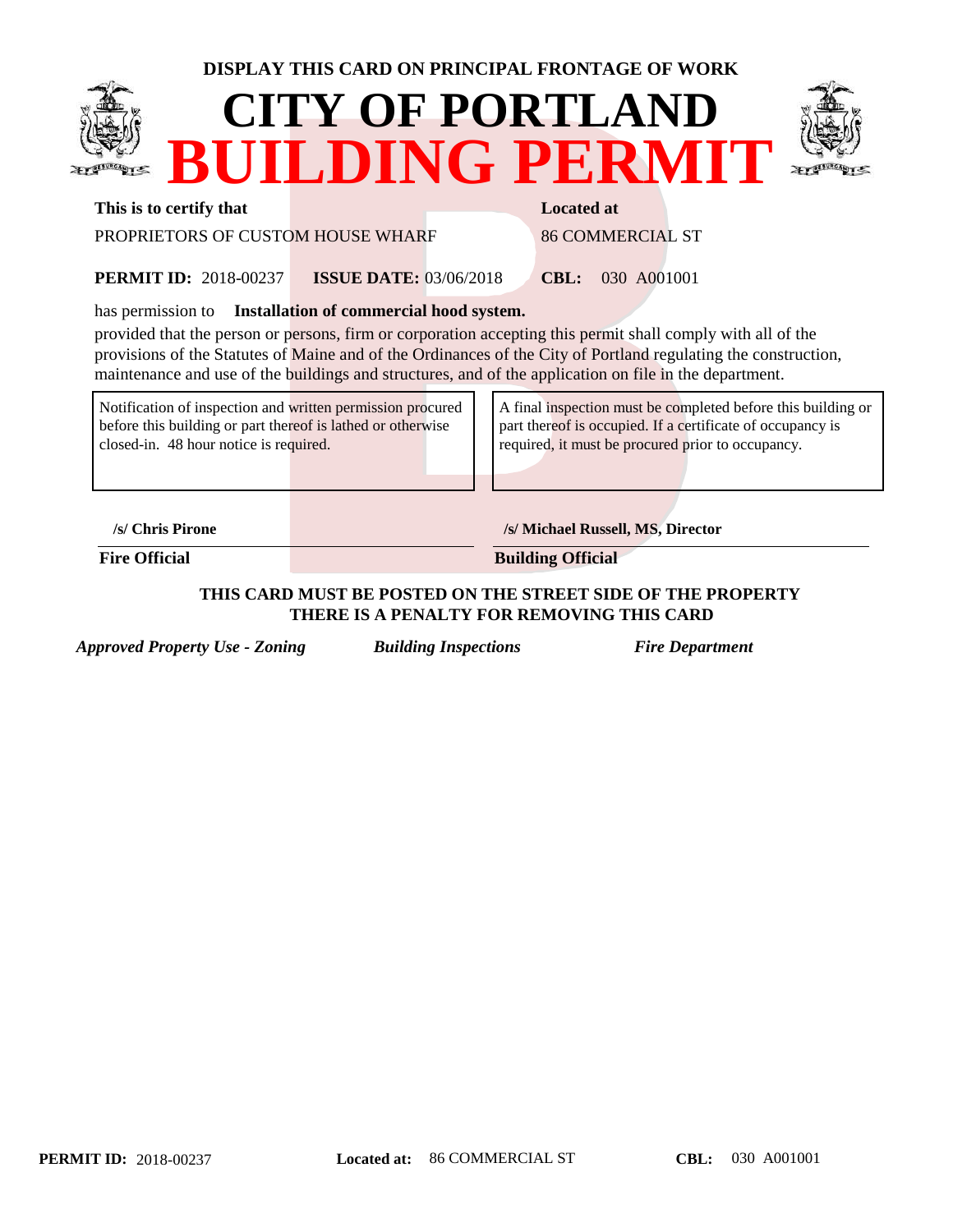# BUILDING PERMIT INSPECTION PROCEDURES Please call 874-8703 or email: buildinginspections@portlandmaine.gov

## **Check the Status of Permit or Schedule an Inspection at http://www.portlandmaine.gov/planning/permitstatus.asp**

With the issuance of this permit, the owner, builder or their designee is required to provide adequate notice to the City of Portland Inspections Division for the inspections listed below. Appointments must be requested 48 to 72 hours in advance. The inspection date will need to be confirmed by this office.

- **Please read the conditions of approval that are attached to this permit.**
- **Permits expire in 6 months if the project is not started or ceases for 6 months.**
- **If the inspection requirements below are not followed, then additional fees may be incurred due to the issuance of a "Stop Work Order" and subsequent release to continue.**
- **Per Section 107.3.1 of the Maine Uniform Building and Energy Code (MUBEC), one set of printed approved stamped construction documents will be kept at the site of work and open to inspection by building officials.**

## **REQUIRED INSPECTIONS:**

Final - Fire

The project cannot move to the next phase prior to the required inspection and approval to continue.

If the permit requires a certificate of occupancy, it must be paid and issued to the owner or designee before the space may be occupied.